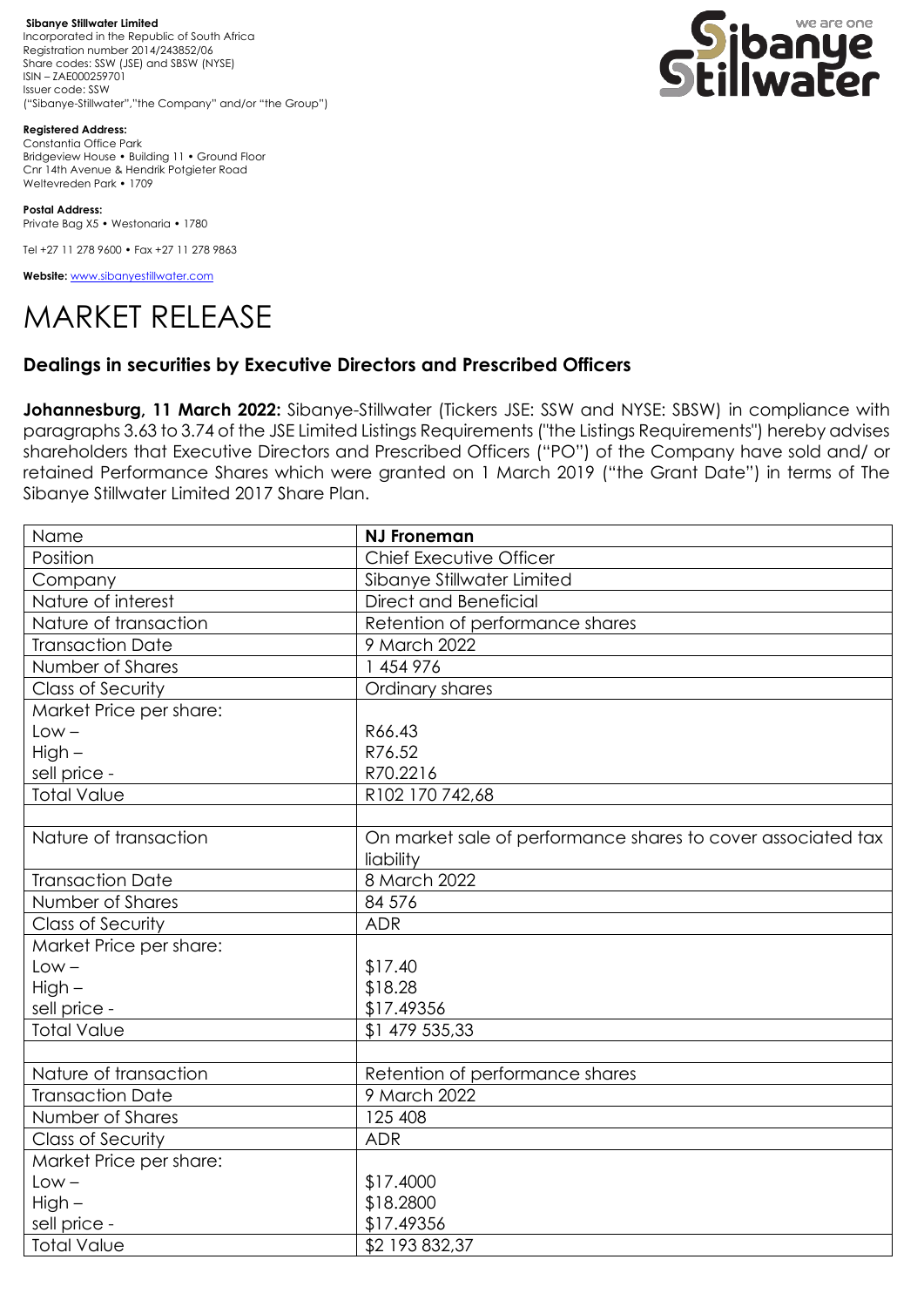| Vesting Period | The Performance Shares vest on the third anniversary of the |
|----------------|-------------------------------------------------------------|
|                | <b>Grant Date</b>                                           |

| Name                     | C Keyter                                                                         |
|--------------------------|----------------------------------------------------------------------------------|
| Position                 | <b>Chief Financial Officer</b>                                                   |
| Company                  | Sibanye Stillwater Limited                                                       |
| Nature of interest       | Direct and Beneficial                                                            |
| Nature of transaction    | On market sale of performance shares                                             |
| <b>Transaction Date</b>  | 8 March 2022                                                                     |
| Number of Shares         | 395 394                                                                          |
| <b>Class of Security</b> | Ordinary shares                                                                  |
| Market Price per share:  |                                                                                  |
| $Low -$                  | R66.43                                                                           |
| $High -$                 | R76.52                                                                           |
| sell price -             | R70.2216                                                                         |
| <b>Total Value</b>       | R 27 765 199.31                                                                  |
|                          |                                                                                  |
| Nature of transaction    | On market sale of performance shares                                             |
| <b>Transaction Date</b>  | 9 March 2022                                                                     |
| Number of Shares         | 405 226                                                                          |
| <b>Class of Security</b> | Ordinary shares                                                                  |
| Market Price per share:  |                                                                                  |
| $Low -$                  | R66.43                                                                           |
| $High -$                 | R76.52                                                                           |
| sell price -             | R70.2216                                                                         |
| <b>Total Value</b>       | R 28 455 618,08                                                                  |
|                          |                                                                                  |
| Nature of transaction    | Retention of performance shares                                                  |
| <b>Transaction Date</b>  | 9 March 2022                                                                     |
| Number of Shares         | 200 000                                                                          |
| <b>Class of Security</b> | Ordinary shares                                                                  |
| Market Price per share:  |                                                                                  |
| $Low -$                  | R66.43                                                                           |
| $High -$                 | R76.52                                                                           |
| sell price -             | R70.2216                                                                         |
| <b>Total Value</b>       | R 14 043 320.00                                                                  |
|                          |                                                                                  |
| <b>Vesting Period</b>    | The Performance Shares vest on the third anniversary of the<br><b>Grant Date</b> |

| Name                     | <b>RA Stewart</b>                                                         |
|--------------------------|---------------------------------------------------------------------------|
| Position                 | Chief Operations Officer (PO)                                             |
| Company                  | Sibanye Stillwater Limited                                                |
| Nature of interest       | Direct and Beneficial                                                     |
| Nature of transaction    | On market sale of performance shares to cover associated tax              |
|                          | liability                                                                 |
| <b>Transaction Date</b>  | 8 March 2022                                                              |
| Number of shares         | 149 865                                                                   |
| <b>Class of Security</b> | Ordinary shares                                                           |
| Market Price per share:  |                                                                           |
| $Low -$                  | R66.43                                                                    |
| $High -$                 | R76.52                                                                    |
| sell price -             | R70.2216                                                                  |
| <b>Total Value</b>       | R <sub>10</sub> 523 760,08                                                |
|                          |                                                                           |
| Nature of transaction    | On market sale of performance shares to cover associated tax<br>liability |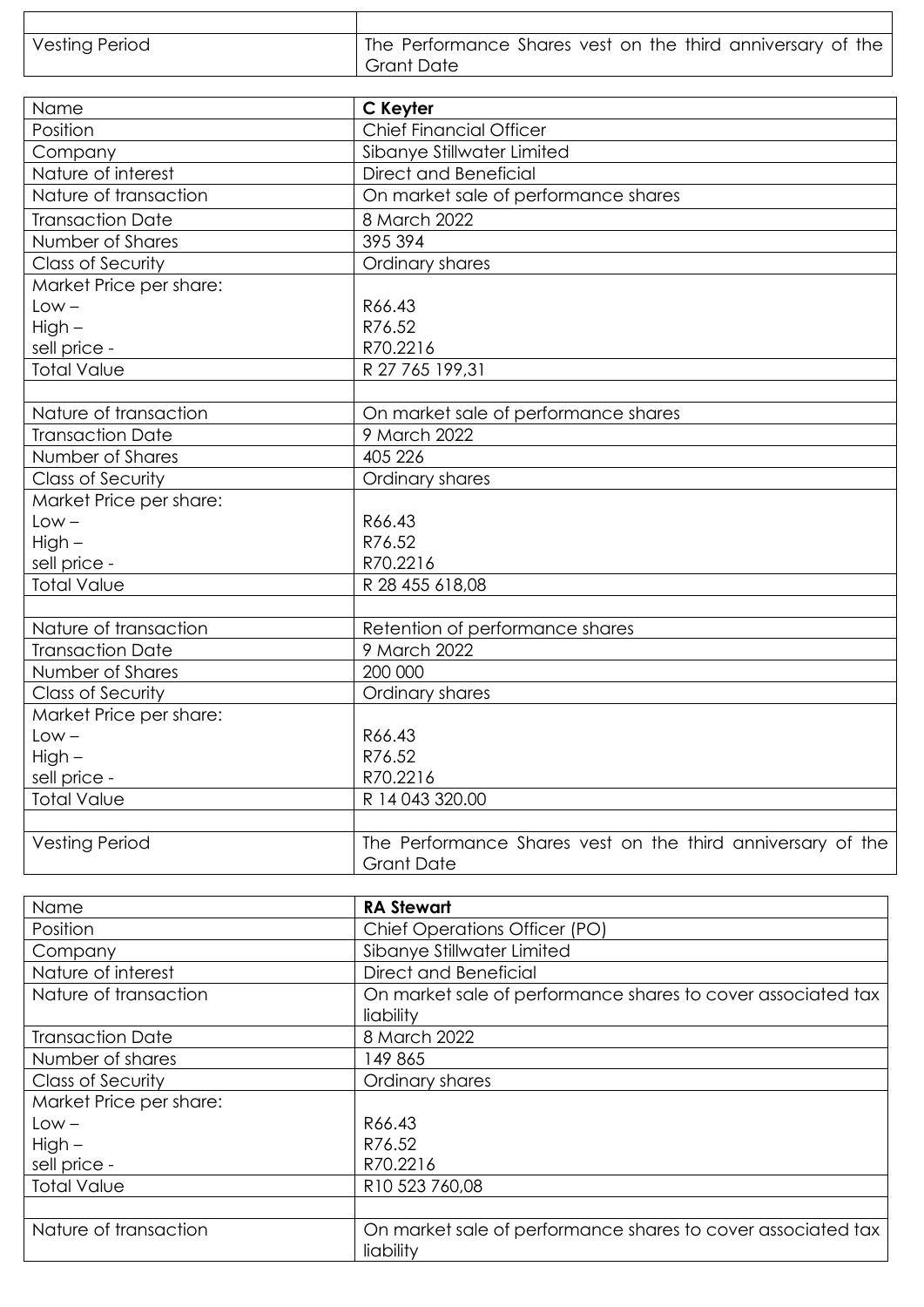| <b>Transaction Date</b>  | 9 March 2022                                                                     |
|--------------------------|----------------------------------------------------------------------------------|
| Number of shares         | 153 591                                                                          |
| <b>Class of Security</b> | Ordinary shares                                                                  |
| Market Price per share:  |                                                                                  |
| $Low -$                  | R66.43                                                                           |
| $High -$                 | R76.52                                                                           |
| sell price -             | R70.2216                                                                         |
| <b>Total Value</b>       | R10 785 405,76                                                                   |
|                          |                                                                                  |
| Nature of transaction    | Retention of performance shares                                                  |
| <b>Transaction Date</b>  | 9 March 2022                                                                     |
| Number of shares         | 349 138                                                                          |
| <b>Class of Security</b> | Ordinary shares                                                                  |
| Market Price per share:  |                                                                                  |
| $Low -$                  | R66.43                                                                           |
| $High -$                 | R76.52                                                                           |
| sell price -             | R70.2216                                                                         |
| <b>Total Value</b>       | R24 517 028,98                                                                   |
|                          |                                                                                  |
| <b>Vesting Period</b>    | The Performance Shares vest on the third anniversary of the<br><b>Grant Date</b> |

| Name                     | <b>JD Mostert</b>                                                                |
|--------------------------|----------------------------------------------------------------------------------|
| Position                 | Chief Organisational Growth Officer (PO)                                         |
| Company                  | Sibanye Stillwater Limited                                                       |
| Nature of interest       | Direct and Beneficial                                                            |
| Nature of transaction    | On market sale of performance shares                                             |
| <b>Transaction Date</b>  | 8 March 2022                                                                     |
| Number of shares         | 274 313                                                                          |
| Class of Security        | Ordinary shares                                                                  |
| Market Price per share:  |                                                                                  |
| $Low -$                  | R66.43                                                                           |
| $High -$                 | R76.52                                                                           |
| sell price -             | R70.2216                                                                         |
| <b>Total Value</b>       | R19 262 697,76                                                                   |
|                          |                                                                                  |
| Nature of transaction    | On market sale of performance shares                                             |
| <b>Transaction Date</b>  | 9 March 2022                                                                     |
| Number of shares         | 281 133                                                                          |
| <b>Class of Security</b> | Ordinary shares                                                                  |
| Market Price per share:  |                                                                                  |
| $Low -$                  | R66.43                                                                           |
| $High -$                 | R76.52                                                                           |
| sell price -             | R70.2216                                                                         |
| <b>Total Value</b>       | R19 741 609,07                                                                   |
|                          |                                                                                  |
| <b>Vesting Period</b>    | The Performance Shares vest on the third anniversary of the<br><b>Grant Date</b> |

| Name                    | R van Niekerk                                                |
|-------------------------|--------------------------------------------------------------|
| Position                | Chief Technical Officer (PO)                                 |
| Company                 | Sibanye Stillwater Limited                                   |
| Nature of interest      | Direct and Beneficial                                        |
| Nature of transaction   | On market sale of performance shares to cover associated tax |
|                         | liability                                                    |
| <b>Transaction Date</b> | 8 March 2022                                                 |
| Number of Shares        | 210 513                                                      |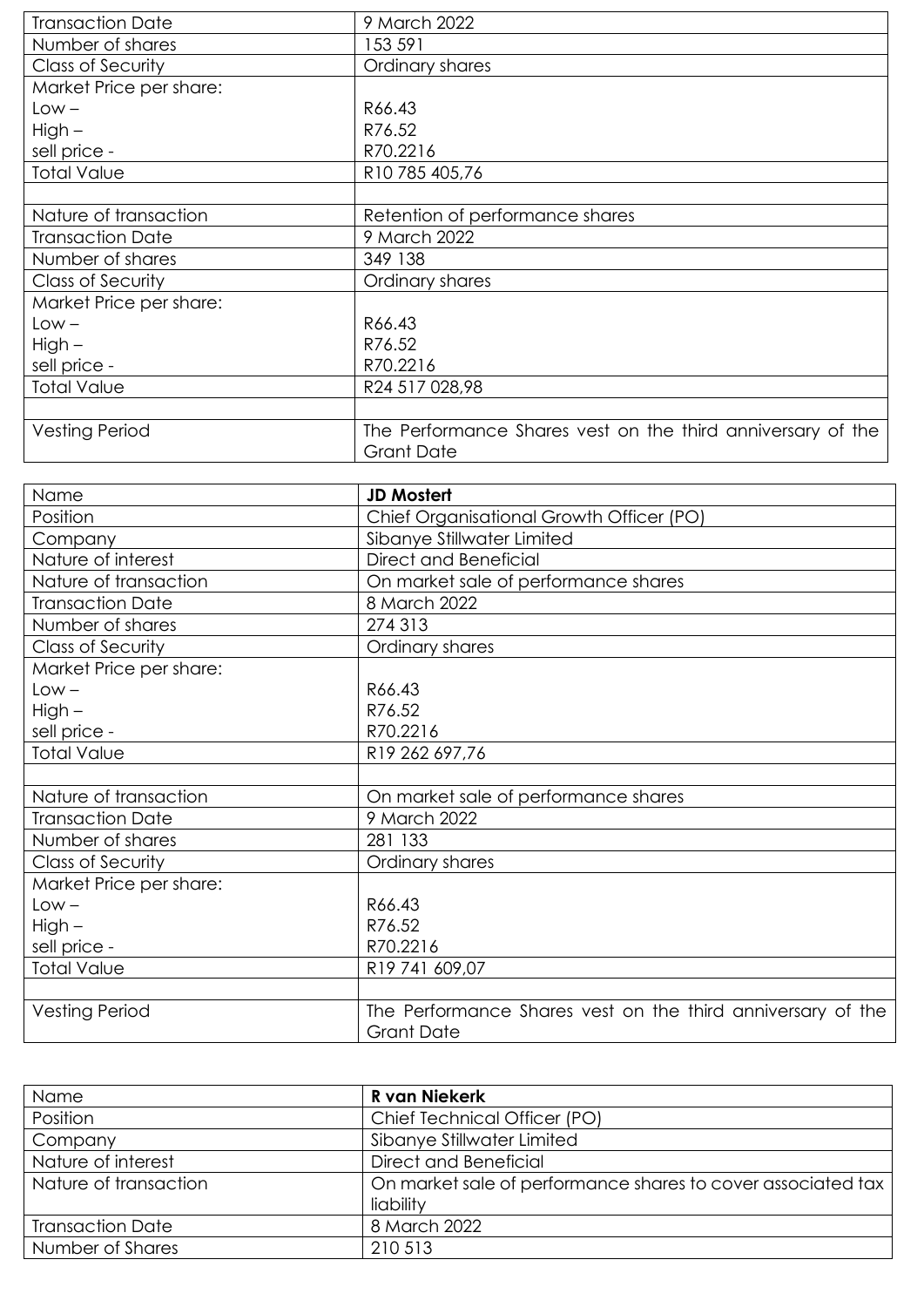| <b>Class of Security</b> | Ordinary shares                                                           |
|--------------------------|---------------------------------------------------------------------------|
| Market Price per share:  |                                                                           |
| $Low -$                  | R66.43                                                                    |
| High-                    | R76.52                                                                    |
| sell price -             | R70.2216                                                                  |
| <b>Total Value</b>       | R14 782 559,68                                                            |
|                          |                                                                           |
| Nature of transaction    | On market sale of performance shares to cover associated tax<br>liability |
| <b>Transaction Date</b>  | 9 March 2022                                                              |
| Number of Shares         | 215747                                                                    |
| Class of Security        | Ordinary shares                                                           |
| Market Price per share:  |                                                                           |
| $Low -$                  | R66.43                                                                    |
| High-                    | R76.52                                                                    |
| sell price -             | R70.2216                                                                  |
| <b>Total Value</b>       | R15 150 099,53                                                            |
|                          |                                                                           |
| Nature of transaction    | Retention of performance shares                                           |
| <b>Transaction Date</b>  | 9 March 2022                                                              |
| Number of Shares         | 490 429                                                                   |
| Class of Security        | Ordinary shares                                                           |
| Market Price per share:  |                                                                           |
| $Low -$                  | R66.43                                                                    |
| High -                   | R76.52                                                                    |
| sell price -             | R70.2216                                                                  |
| <b>Total Value</b>       | R34 438 709,06                                                            |
|                          |                                                                           |
| <b>Vesting Period</b>    | The Performance Shares vest on the third anniversary of the               |
|                          | <b>Grant Date</b>                                                         |

| Name                    | <b>TG Nkosi</b>                                                                  |
|-------------------------|----------------------------------------------------------------------------------|
| Position                | Chief Social Performance Officer (PO)                                            |
| Nature of interest      | Direct and Beneficial                                                            |
| Nature of transaction   | On market sale of performance shares                                             |
| <b>Transaction Date</b> | 8 March 2022                                                                     |
| Number of shares        | 256 640                                                                          |
| Class of Security       | Ordinary shares                                                                  |
| Market Price per share: |                                                                                  |
| Low –                   | R66.43                                                                           |
| High-                   | R76.52                                                                           |
| sell price -            | R70.2216                                                                         |
| <b>Total Value</b>      | R18 021 671,42                                                                   |
|                         |                                                                                  |
| Nature of transaction   | On market sale of performance shares                                             |
| <b>Transaction Date</b> | 9 March 2022                                                                     |
| Number of shares        | 263 021                                                                          |
| Class of Security       | Ordinary shares                                                                  |
| Market Price per share: |                                                                                  |
| $Low -$                 | R66.43                                                                           |
| High-                   | R76.52                                                                           |
| sell price -            | R70.2216                                                                         |
| <b>Total Value</b>      | R18 469 755,45                                                                   |
|                         |                                                                                  |
| <b>Vesting Period</b>   | The Performance Shares vest on the third anniversary of the<br><b>Grant Date</b> |

In terms of paragraph 3.66 of the Listings Requirements, the necessary clearance to deal in the above securities has been obtained.